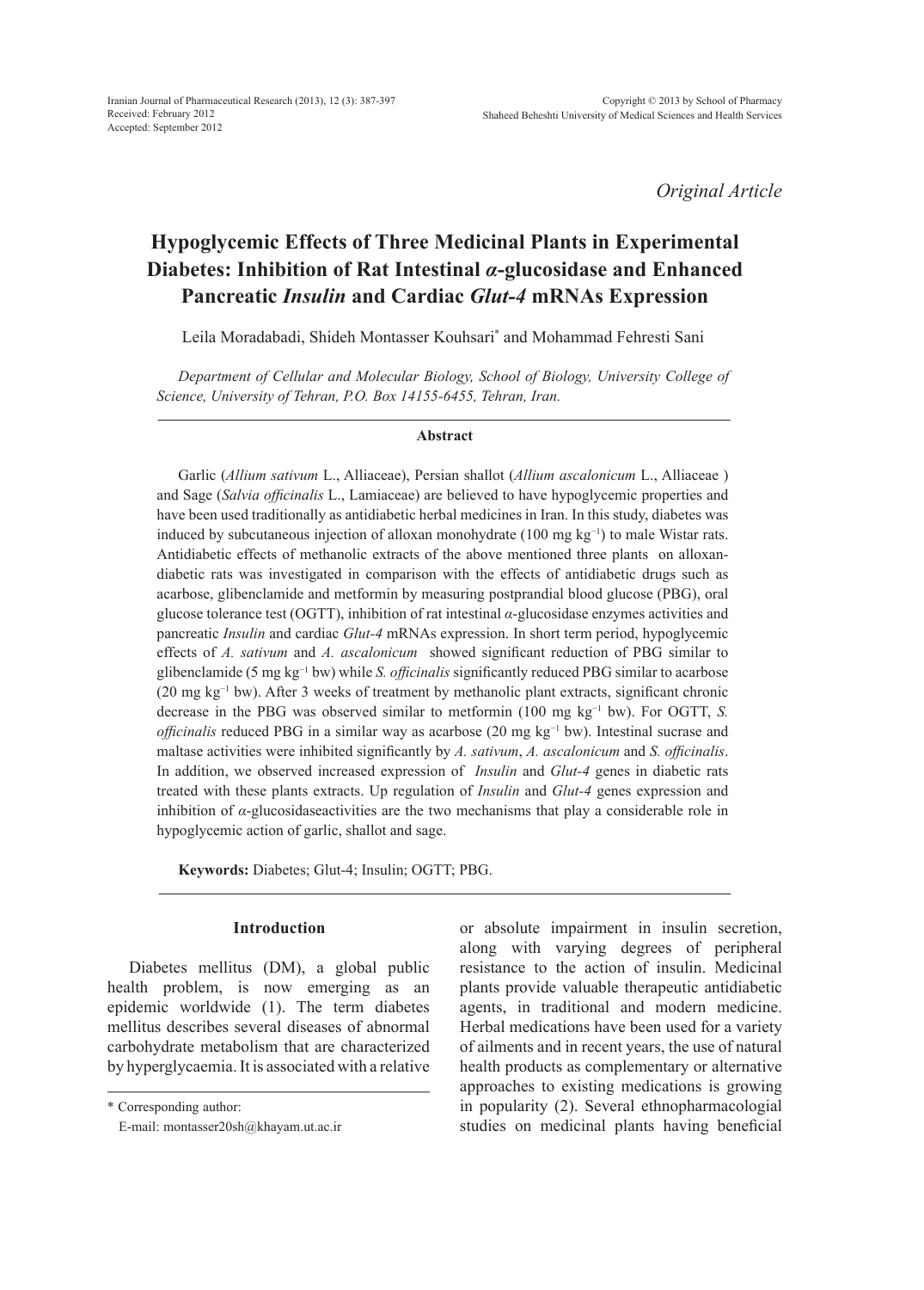effects on diabetes have been reported (3). The hypoglycaemic activity of a large number of medicinal plants used in traditionally has been evaluated and confirmed in different animal models (4-6).

Garlic (*Allium sativum* L., Alliaceae) has been used since ancient times as a folk medicine in diabetes in Iran (7-8), India (9), and Europe (10). Persian shallot (*Allium ascalonicum* L.*,*  Alliaceae) is used traditionally as a hypoglycemic agent in Asia (11-12). These plants have been cultivated in all over Iran for their characteristic flavors and medicinal properties (8). Multiple biological effects of garlic and Persian shallot are related to the presence of thiosulfinates, volatile sulfur compounds that are typical of the Allium species, which are also responsible for their characteristic pungent aroma and taste (13). Sage (*Salvia officinalis* L., Lamiaceae) has wide range of biological activities (14- 15) and especially its hypoglycemic effects in Iranian folk medicine due to its flavonoids such as kaempferol, luteolin and quercetin are reported (16-21). Sage antioxidant properties are attributed mainly to the presence of carnosic acid and rosmarinic acid (22).

Garlic, Persian shallot and sage are used in traditional medicine in Iran for diabetes; however, biochemical and molecular basis of their antidiabetic effects remain unclear. The purpose of the present study was to examine the influence of oral administration of garlic and Persian shallot bulbs and sage leaves methanolic extracts ( ASE, AAE and SOE respectively) on the levels of blood glucose, oral glucose tolerance, Insulin and *Glut-4* genes expression and intestine alpha glucosidase enzymes activities in alloxan-induced diabetic Wistar rats.

### **Experimental**

### *Chemicals and reagents*

Glibenclamide, metformin and acarbose were purchased from Tehran Chemistry (Iran), alloxan mono hydrate was purchased from Pharmacia & Upjohn (USA), DEPC water, Taq polymerase and RNA extraction kit were obtained from CinnaGen (Tehran, Iran); DNase I, RNase free kit were purchased from Fermentas (Ontario, Canada), RT kit and Primers from Bioneer

(Daejon, Korea), dNTPs from BioFlux (Tokyo, Japan). All other chemicals and solvents were of the highest commercial grade from Merck (KGaA, Germany) or from Sigma (St Louis, MO, USA).

### *Plants materials*

Plants materials used in this study consisted of the bulbs of *Allium sativum* L. (Alliaceae)*, Allium ascalonicum* L. (Alliaceae) and the leaves of *Salvia officinalis* L. (lamiaceae). Garlic plants were collected from Caspian sea region in the north of Iran. Persian shallots were obtained from Alborz mountain in the north of Tehran and sage plants were collected from northwest of Iran. They were authenticated by Professor Ahmad Qahraman and voucher specimen as follows: *Allium satium* L., 35842, *Allium ascalonicum*  L.,35351 and *Salvia officinalis* L.,37221. They were deposited at the herbarium of University of Tehran, Tehran, Iran.

# *Preparation of Allium sativum L. (ASE), Allium ascalonicum L. (AAE) and Salvia officinalis L. (SOE) methanolic extracts*

Dried and ground bulbs of garlic and Persian shallot (about 200 g) and leaves of sage were submitted to extraction with 300 mL methanol (80%) in a Soxhlet apparatus for 72 h (23). After extraction, the solvent was filtered and then evaporated by Rotavapor. The percentage yields based on the dried starting materials were 20% for garlic, 17% for shallot and 23% for sage. The mehtanolic extracts were stored in the dark at 4°C until used for experiments.

### *Animals*

Male Wistar rats, weighing 200–250 g (Pasteur Institute, Tehran, Iran) were used in this study. Animals were housed six per standard rat cage, in a room with a 12:12 h light/ dark cycle (lights on 07:00 h) and controlled temperature (22  $\pm$  1 °C). Commercial rodent pellets and tap water were available *ad libitum*. They were allowed to adapt to the laboratory conditions for one week before beginning of the study. There were six rats per group in each experiment. The procedures were performed in accordance with institutional guidelines for animal care and use.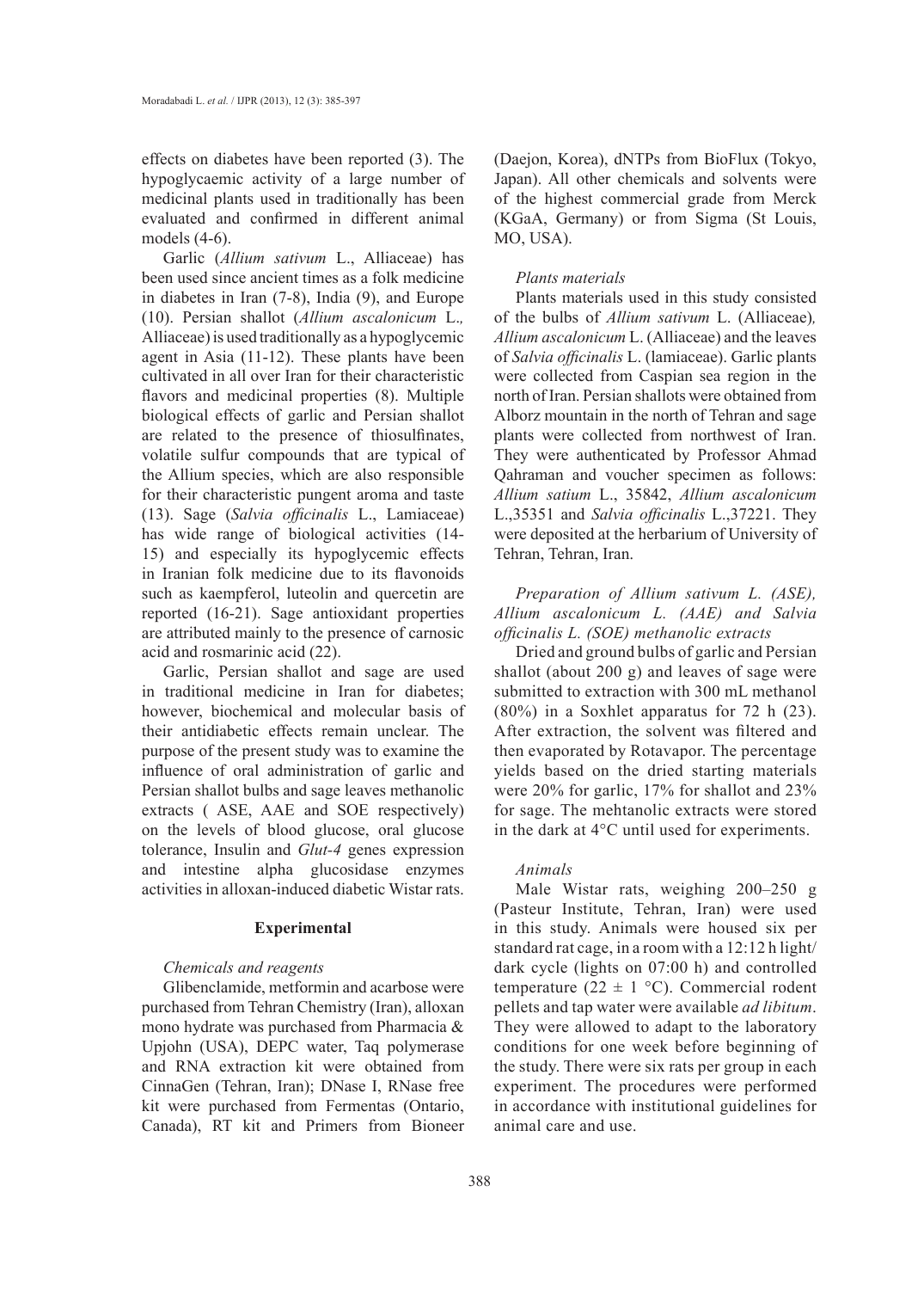*Preparation of alloxan-induced diabetic Wistar rats* 

Diabetes was induced in overnight fasted rats by subcutaneous injection of alloxan monohydrate (100 mg kg−1), dissolved in citrate buffer ( $pH = 4.5$ ), according to a previously described method (24-25). After one week of administration, survived rats with marked hyperglycemia (postprandial blood glucose  $>$ 250 mg/dL) were selected and used for this study.

#### *Experimental design*

Rats were randomly divided into the following ten groups, each group consisting of six animals.

Group I (NC): Normal rats treated with vehicle alone; Group II (DC): Diabetic rats treated with vehicle alone; Group III (ASEa+D): Diabetic rats treated with ASE at the dose of 250 mg kg−1 BW; Group IV (ASEb+D): Diabetic rats treated with ASE at the dose of 500 mg kg−1 BW; Group V (AAEa+D): Diabetic rats treated with AAE at the dose of 250 mg  $kg^{-1}$ BW; Group VI (AAEb+D): Diabetic rats treated with AAE at the dose of 500 mg  $kg^{-1}$  BW; Group VII (SOEa+D): Diabetic rats treated with SOE at the dose of 250 mg kg−1 BW; Group VIII: (SOEb+D): Diabetic rats treated with SOE at the dose of 500 mg kg−1 BW; Group IX: (Ac+D): Diabetic rats treated with acarbose (20 mg  $kg^{-1}$ ) BW) in the  $1<sup>st</sup>$  phase; Group X: (Glib+D in the 1st phase or Met+D in the 2nd phase): Diabetic rats treated with glibenclamide (5 mg kg−1 BW) or metformin (100 mg kg−1 BW).

In the first phase of this study, a single dose of each sample was administered to all rats and postprandial blood glucose levels (blood glucose level after eating a meal) were estimated in a short-term model. In this phase acarbose and glibenclamide were used as the reference drugs. After two days, Oral Glucose Tolerance Test (OGTT) was carried out for all rats and acarbose was used as the reference drug.

In the second phase of this study, two days after OGTT, one dose of samples was administered daily for 21 days (26) to all rats. In this phase metformin was used as the reference drug. Postprandial blood glucose levels were estimated in a long-term model. At the end of 21

days of treatment, rats were anesthetized by ether, then the animals were killed and the pancreases and hearts of NC, DC, ASEb+D, AAEb+D and SOEa+D groups were removed promptly for the estimation of insulin (*Ins*) and glucose transporter-4 (*Glut-4*) mRNA expression. In a separate experiment, the inhibitory effects of plants extracts on intestinal *α*-glucosidases (sucrase and maltase) were measured by an *invitro* method.

#### *Oral administration of the plant extracts*

1mL of each plant extract sample was administered orally at 11-12 a.m. using an intragastric tube.

# *Estimation of hypoglycemic activity Short-term experimental model*

Blood samples were obtained from the tail vein and postprandial plasma glucose levels were estimated using a glucometer (On Call Now, San Diego, USA) after 1, 3, 5, 8 and 24 h following administration of a single dose of samples to rats. The NC and DC groups were treated by the same volume of vehicle (1 mL of distilled water).

#### *Long-term experimental model*

During the long-term treatment period with ASE (250 and 500 mg kg<sup>-1</sup> BW), AAE (250 and 500 mg kg−1 BW), SOE (250 mg kg−1 BW) and metformin (100 mg  $kg^{-1}$  BW), the levels of postprandial plasma glucose in all rats were estimated at the end of 1, 2 and 3 weeks of treatments using blood samples obtained from tail vein and a glucometer device (On Call Now, San Diego, USA).

# *Measurement of ASE, AAE and SOE effects on Oral Glucose Tolerance*

NC and DC Groups received orally distilled water. ASEa+D and ASEb+D groups received orally ASE at doses of 250 and 500 mg kg−1 BW respectively. AAEa+D and AAEb+D groups received orally AAE at doses of 250 and 500 mg kg−1 BW respectively. SOEa+D group received orally SOE at dose of 250 mg kg<sup>-1</sup> BW. To group Ac+D, the reference drug acarbose (20 mg kg−1 BW) was administrated orally. Thirty minutes later, a carbohydrate solution (equal proportion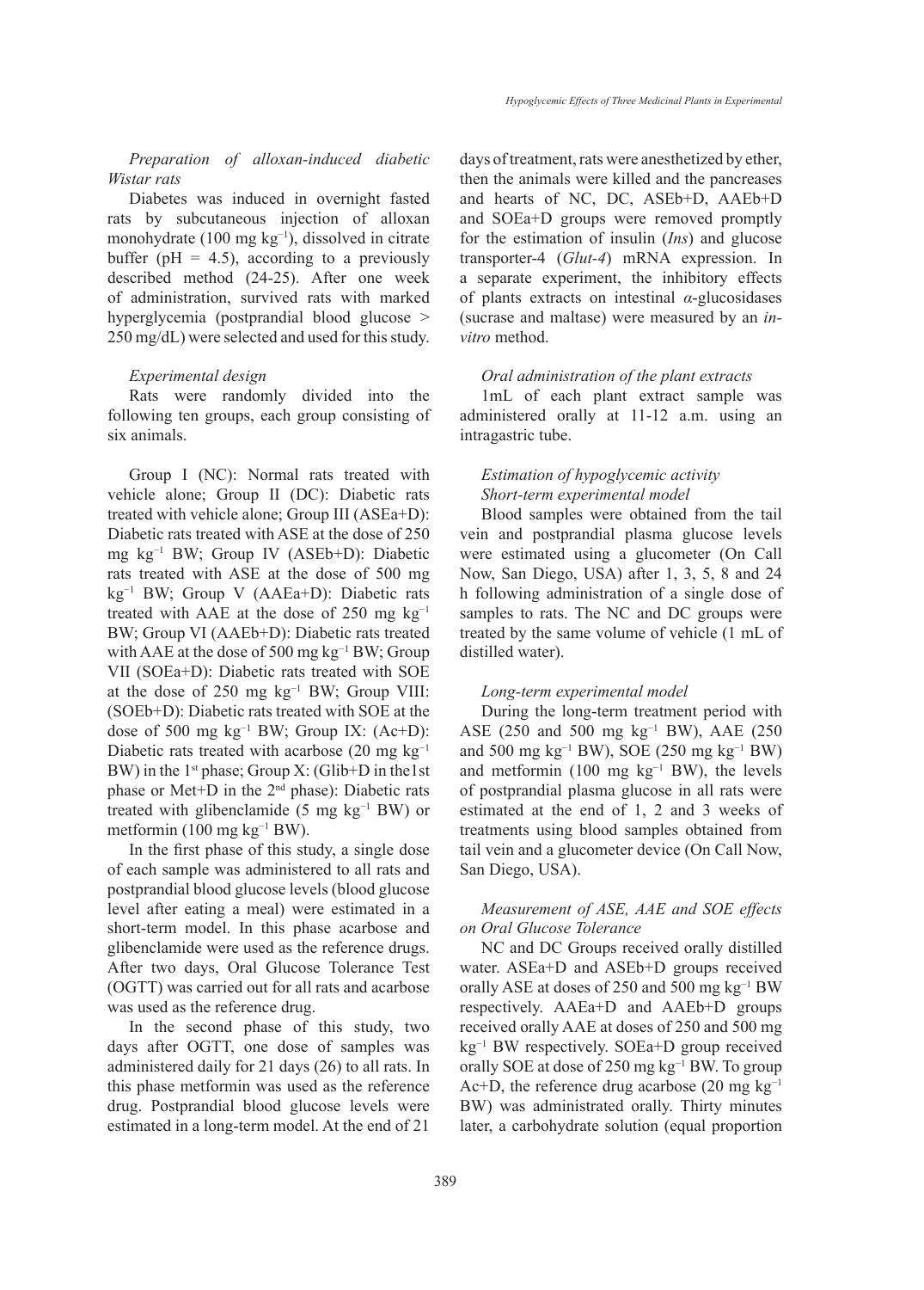of maltose and sucrose 2 g kg−1 BW) was administered orally to each rat (27). PBG was determined at 0 min, just before carbohydrate solution loading, and at 30, 60 and 120 min after carbohydrate solution loading, using a glucometer (On Call Now, San Diego, USA).

#### *Gene expression analysis*

To investigate the mechanism of ASE, AAE and SOE antihyperglycemic action, at the end of 21 days of treatment, the animals in DC, NC, ASEb+D, AAEb+D and SOEa+D groups were analyzed for *Ins* and *Glut-4* mRNAs expression by RT-PCR (Reverse Transcription Polymerase Chain Reaction). *β*-actin gene was used as internal control. Total RNA of pancreas and heart tissues (28) of each rat was extracted by RNX-Plus kit. In brief, after homogenization of tissue samples (1 mL per 50-100 mg tissue) with RNX-Plus kit, proteins were extracted with chloroform and total RNA was precipitated with isopropanol. The precipitated RNA was washed with 70% ethanol and resuspended in 50 μL of DEPCtreated water. Finally the DNA free RNA was prepared prior to RT-PCR using DNase I, RNase-free kit. Reverse transcription was carried out to obtain cDNA using AccuPower RT PreMix kit, 50 ng/μL template RNA and 25 ng/μL oligo dT18. The primers used were as follows: *Ins* F, 5'-TTC TTC TAC ACA CCC AAG-3′; *Ins* R, 5′-GCA GTA GTT CTC CAG TTG-3′ (155-bp); *Glut-4* F, 5′-AGG CAC CCT TAC CCT TTT-3′; *Glut-4* R 5′-GAC AGA AGG GCA ACA GAA GC-3′ (318-bp) and *β*-act F, 5′-AGC CAT GTA CGT AGC CAT CC-3′; *β*-act R,5′-TCT CAG CTG TGG TGG TGA AG-3′ (248-bp). For PCR reaction, 500 ng of the cDNA was added to a PCR reaction mixture consisting of 10XPCR buffer (2.5 μL), 50 mM  $MgCl_2$  (0.75 μL), 10 mM dNTPs (0.5  $\mu$ L), 10 pM of paired primers (0.5  $\mu$ L of each), 0.25 units of Taq polymerase and distilled water in a total volume of 25 μL. The reaction mixture was loaded in a PCR thermal cycler for 35 cyclic reactions. PCR products were run on 1.5% agarose gels, stained with ethidium bromide and photographed. Images of radiographs were analyzed with TotalLab v1.10 using 1D analysis.

*Inhibition assay for rat intestinal sucrase activity* 

Inhibition of rat intestinal sucrase was assayed using previously reportedmethod (29- 30) with a slight modification. 0.2 mL of 56 mM sucrose, as the enzyme substrate, in 0.1 M potassium phosphate buffer (pH 7, 0.2 mL) was mixed with 0.1 mL of the plant extracts in 50% aqueous dimethyl sulfoxide (DMSO). After pre-incubation at 37° C for 5 min, 0.2 mL of rat intestinal *α*-glucosidase solution prepared from intestine of normal rats (31) was added. Instead of the plant extract, 0.1 mL DMSO was used for the blank sample. After mixing thoroughly, both samples and blank test tubes were incubated at 37 °C for 15 min and then the reaction was stopped by submerging test tubes in boiling water for 4 min. The reaction mixture was passed through a basic alumina column (6 mm  $\times$  35 mm h) to eliminate phenolic or acidic compounds. The amount of liberated glucose was determined by the glucose oxidase assay using a commercial test kit. The optical density (OD) of the wells was measured at 505 nm and the inhibitory activities of plants extracts were calculated using following formula:

Inhibitory activity  $(\%) = 100$  (1-[ODtest] sample/ODcontrol] )

*Inhibition assay for rat intestinal maltase activity* 

Inhibition of rat intestinal maltase was determined by using reported method (29, 32) with a slight modification. The assay was carried out in the same manner as the inhibition assay for rat intestinal sucrase, except for using 3.5 mM maltose, as the enzyme substrate, in 0.1 M potassium phosphate buffer (pH 7, 0.35 mL).

#### *Statistical analysis*

All data are presented as mean  $\pm$  SD. for six animals in each group. Comparisons between groups and between time points were made by one-way analysis of variance (ANOVA) followed by Duncan's test to analyze the difference. Differences were considered significant when P-values were less than 0.05. All statistical analyses were performed using SPSS (SPSS Inc, Chicago, USA).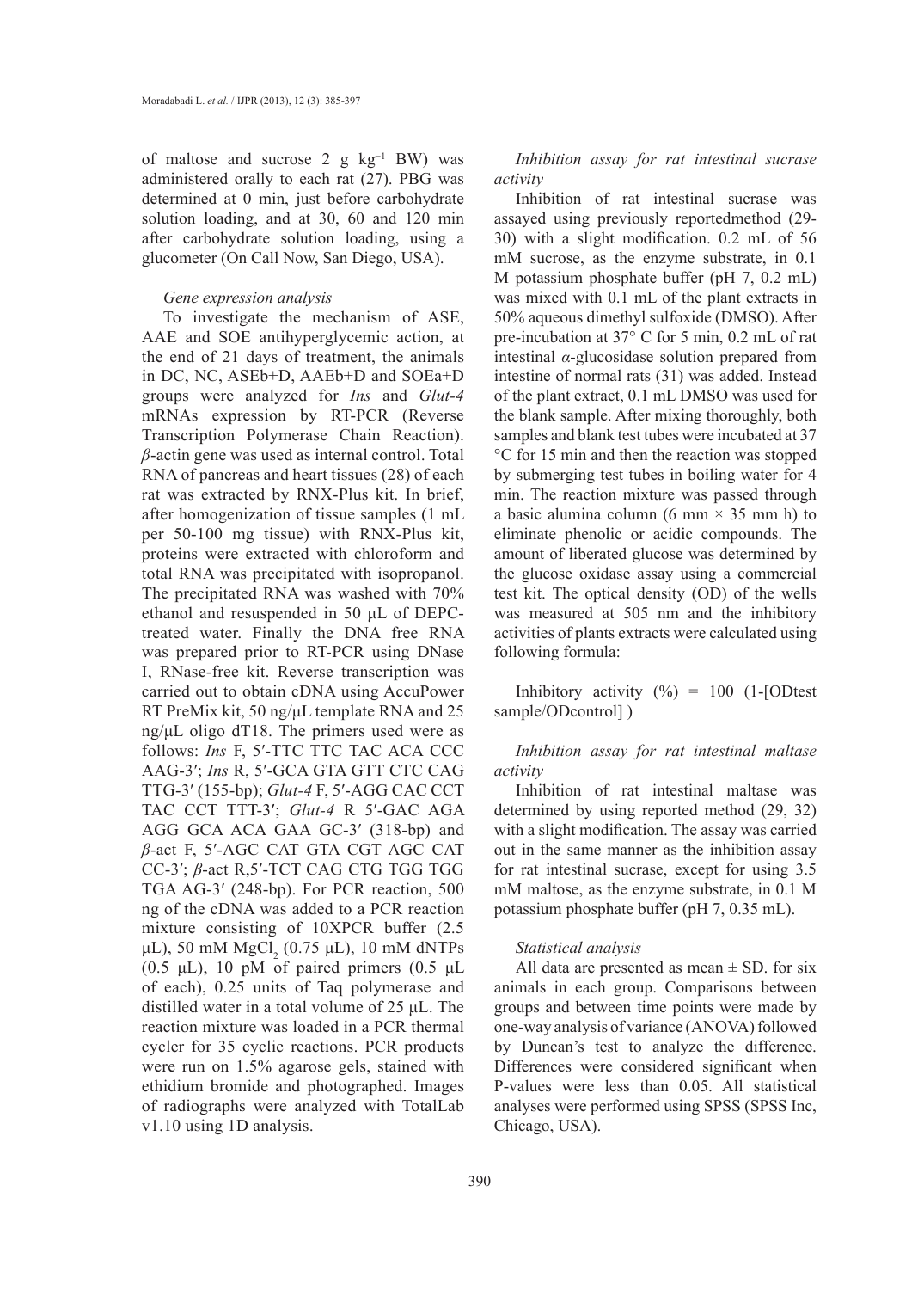|          | <b>Dose</b> | Postprandial blood glucose (mg/dL)<br>$(mg kg^{-1}BW)$ |                                  |                                   |                             |                                  |                                 |  |
|----------|-------------|--------------------------------------------------------|----------------------------------|-----------------------------------|-----------------------------|----------------------------------|---------------------------------|--|
| Groups   |             |                                                        |                                  |                                   |                             |                                  |                                 |  |
|          |             | $\bf{0}$                                               | 1                                | 3                                 | 5                           | 8                                | 24                              |  |
| NC       |             | $68.2 \pm 2.3$ <sup>b</sup>                            | $71.2 \pm 6.4$ <sup>b</sup>      | $64.8 \pm 2.8$ <sup>b</sup>       | $74.4 \pm 3.3$ <sup>b</sup> | $75.2 \pm 4.5^{\rm b}$           | $70.34 \pm 4.4$ <sup>b</sup>    |  |
| DC       | -           | $314.2 \pm 10.3$ <sup>c,d</sup>                        | $318.7 \pm 14.4$ <sup>d</sup>    | $309.34 \pm 15.2$                 | $303.22 \pm 8.2$            | $312.32 \pm 12.3$                | $322.21 \pm 10.3$               |  |
| $ASEa+D$ | 250         | $309.53 \pm 15.7$ <sup>c,d,e</sup>                     | 307.45 $\pm$ 11.4 <sup>d,e</sup> | $289.41 \pm 9.4$ <sup>a,b,d</sup> | $281.62 \pm 12.3^{a,b}$     | $274.82 \pm 8.3^{a,b}$           | $282.65 \pm 9.1^{a,b}$          |  |
| $ASEb+D$ | 500         | 311.4 $\pm$ 12.5 <sup>c,d,e</sup>                      | $309.61 \pm 8.9$ d,e             | $287.34 \pm 11.8^{a,b,d}$         | $259.3 \pm 12.6^{a,b,d}$    | $246.52 \pm 9.6^{a,b}$           | $241.66 \pm 9.2$ <sup>a,b</sup> |  |
| $AAEa+D$ | 250         | $308.44 \pm 14.4$ c, d,e                               | $316.4 \pm 13.1$ <sup>d,e</sup>  | $311.64 \pm 8.2$ <sup>e</sup>     | $285.53 \pm 10.3^{a,b}$     | $287.39 \pm 8.51$ <sup>a,b</sup> | $283.3 \pm 14.2^{a,b}$          |  |
| $AAEb+D$ | 500         | $311.24 \pm 13.2$ c,d,e                                | $304.81 \pm 7.1$ <sup>d,e</sup>  | $291.5 \pm 8.9^{a,b,d}$           | $273.24 \pm 11.7^{a,b}$     | $270.41 \pm 10.7^{a,b}$          | $274.23 \pm 7.4^{a,b,c}$        |  |
| $SOEa+D$ | 250         | $314.67 \pm 11.1$ <sup>c,d,e</sup>                     | $289.6 \pm 10^{a,b}$             | $269.33 \pm 9.2^{a,b,c}$          | $290.33 \pm 15.5^a$         | $292.3 \pm 9.2^{a,b}$            | $271 \pm 11.5^{a,b,c}$          |  |
| $SOEb+D$ | 500         | $320.66 \pm 19.5$ c,d,e                                | $318.66 \pm 14^{d,e}$            | $298.33 \pm 13.5^{a,d,e}$         | $310.5 \pm 9^e$             | $320 \pm 15.13$ <sup>e</sup>     | $324.3 \pm 14.2$ <sup>e</sup>   |  |
| $Ac+D$   | 20          | $318.2 \pm 10.2$ c,d,e                                 | $265.2 \pm 7^{a,b}$              | $256.2 \pm 7.3^{a,b}$             | $186.2 \pm 14.8^{a,b}$      | $199.4 \pm 7^{a,b}$              | $266.8 \pm 7.8^{a,b}$           |  |
| $Glib+D$ | 5           | $312.4 \pm 14.3$ c,d,e                                 | $303.11 \pm 7.9$ <sup>e</sup>    | $291.6 \pm 12.8^{a,b}$            | $245.73 \pm 9.1^{a,b}$      | $174.32 \pm 9.6^{a,b}$           | $129.44 \pm 8.2$ <sup>a,b</sup> |  |

**Table 1.** Acute effects of ASE, AAE and SOE on postprandial blood glucose in alloxan-diabetic Wistar rats**.**

NC: normal control, DC: diabetic control, ASEa+D and ASEb+D: diabetic rats treated with 250 and 500 mg kg−1 BW of *Allium sativum* bulbs methanolic extracts respectively, AAEa+D and AAEb+D: diabetic rats treated with 250 and 500 mg kg−1 BW of *Allium ascalonicum* bulbs methanolic extracts respectively, SOEa+D and SOEb+D: diabetic rats treated with 250 and 500 mg kg−1 BW of *Salvia officinalis* leaves methanolic extracts respectively, Ac+D: diabetic rats treated with acarbose, Glib+D: diabetic rats treated with glibenclamide. Each value is the mean  $\pm$  SD. of ten separate experiments.  $^{a}p$  < 0.05 vs. Time 0,  $^{b}p$  < 0.05 vs. DC,  $^{c}p$  > 0.1 vs. Ac+D,  $^{d}p$  > 0.1 vs. Glib+D,  $^{e}p$  > 0.1 vs. Glib+D,  $ep > 0.06$  vs. DC

#### **Results**

# *Effects of ASE, AAE and SOE on PBG in short term treatment*

Table 1 depicts antihyperglycemic effects of two different doses of ASE, AAE and SOE at different intervals of time after a single dose oral administration of each extract, acarbose (20 mg kg<sup>-1</sup> BW) and glibenclamide (5 mg kg<sup>-1</sup>) BW) as reference drugs. ASE (250 and 500 mg  $kg^{-1}$  BW ) and AAE (500 mg kg<sup>-1</sup> BW) at 3h reduced significantly PBG, 6%, 7% and 5.7% respectively ( $p < 0.05$  vs. DC) and decreased gradually PBG till 24 h ( $p < 0.05$  vs. DC), similar to glibenclamide. SOE (250 mg  $kg^{-1}$ ) BW) reduced significantly PBG at 1 h 9% and 3h 13% ( $p < 0.05$  as compared with DC). Then gradual rise occurred in PBG till 8 h. Moreover, at 24 h, PBG is reduced  $14\%$  (p < 0.05 as compared with Time 0). The effects of SOE  $(250 \text{ mg kg}^{-1} \text{BW})$  at 3h and 24h were similar to that of acarbose ( $p > 0.1$ ). SOE (500 mgkg<sup>-1</sup> BW) reduced significantly PBG ( $p < 0.05$  as compared with Time 0) at 3h but it showed no notable difference when compared with DC ( $p >$  0.06), thus this dose was eliminated in following experiments. At 24 h, ASE (500 mg kg−1 BW) and glibenclamide (5 mg kg−1 BW) produced major fall in PBG 25% and 60% ( $p < 0.05$  vs. DC) respectively, but AAE (500 mg kg<sup>-1</sup> BW) and acarbose (20 mg kg−1 BW) showed noticeable decrease in PBG at 8 h,  $13\%$  and  $36\%$  (p < 0.05 vs. DC) respectively.

# *Effects of ASE, AAE and SOE on oral Glucose tolerance*

Table 2 shows that PBG concentrations increased 30 min after oral administration of carbohydrate solution, in all groups and decreased subsequently. The increase in PBG levels, compared to DC group, diminished significantly in ASEa and ASEb groups at 30 min by 10% and 9%, at 60 min by 9 % and 7% and at 120 min by 11% and 13% and in AAEa and AAEb groups at 30 min by 12 % and 11 %, at 60 min by 6  $\%$  and 8  $\%$  and at 120 min by 9 % and 12 % ( $p < 0.05$ ). SOEa group showed diminution in PBG levels at 30 min by 17 %, at 60 min by 32 % and at 120 min by 13 % (p < 0.05). These results show that the reduction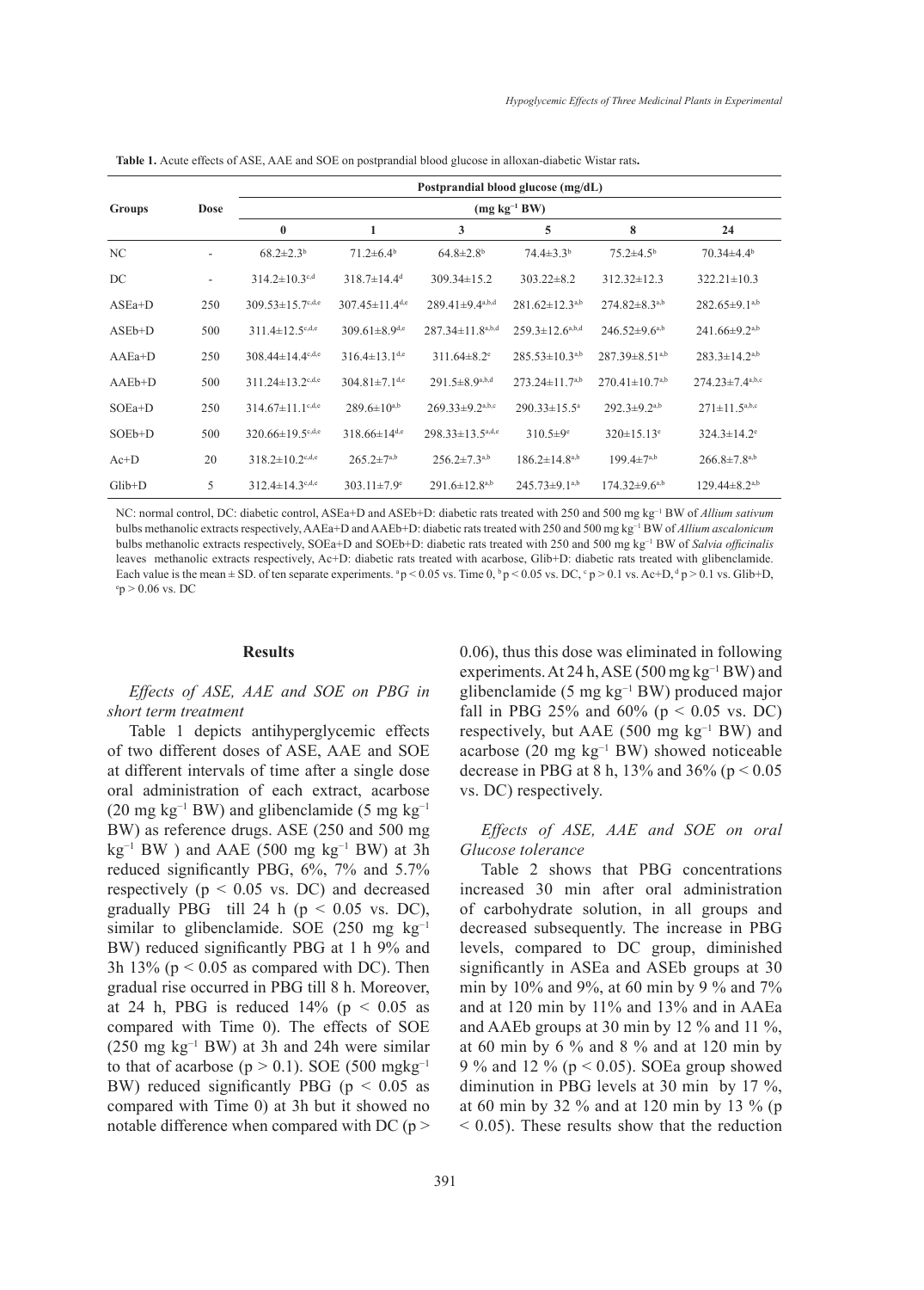|               |                                | Blood glucose (mg/dL)<br>minute after a single dose administration of extracts and drug |                          |                           |                           |  |  |
|---------------|--------------------------------|-----------------------------------------------------------------------------------------|--------------------------|---------------------------|---------------------------|--|--|
| <b>Groups</b> | <b>Dose</b><br>$(mgkg^{-1}BW)$ |                                                                                         |                          |                           |                           |  |  |
|               |                                | $\bf{0}$                                                                                | 30                       | 60                        | 120                       |  |  |
| NC            | ۰                              | $70.32 \pm 3.2^{\circ}$                                                                 | $139.23 \pm 7.3^{a,b}$   | $119.38 \pm 5.1^{a,b}$    | $87.76 \pm 4.3a$          |  |  |
| DC            | ۰                              | $186.74\pm7.4$                                                                          | 329.56±14.8 <sup>a</sup> | $288.72 \pm 11.7^{\circ}$ | $254.68 \pm 13.3^{\circ}$ |  |  |
| $ASEa+D$      | 250                            | $189.72 \pm 15.5$                                                                       | $295.41 \pm 9.1^{a,b}$   | $261.8 \pm 7.9^{a,b}$     | $225.72 \pm 10.3^{a,b}$   |  |  |
| $ASEb+D$      | 500                            | $194.37 \pm 13.2$                                                                       | $298.63 \pm 8.2^{a,b}$   | $267.73 \pm 12.2^{a,b}$   | $219.86 \pm 14.1^{a,b}$   |  |  |
| $AAEa+D$      | 250                            | $192.25 \pm 10.1$                                                                       | $289.92 \pm 13^{a,b}$    | $270.43 \pm 8.2^{a,b}$    | $231.3 \pm 11.6^{a,b}$    |  |  |
| $AAEb+D$      | 500                            | $189.44 \pm 8.7$                                                                        | $292.56 \pm 12.6^{a,b}$  | $263.31\pm9.2^{a,b}$      | $223.85\pm6.8^{a,b}$      |  |  |
| $SOEa+D$      | 250                            | $173.8 \pm 13.7$ °                                                                      | $271.82 \pm 14.2^{a,b}$  | $194.42 \pm 12.5^{a,b,c}$ | $220.4 \pm 11.7^{a,b}$    |  |  |
| $Ac+D$        | 20                             | $161.43 \pm 7.6^b$                                                                      | $244.54 \pm 10.8^{a,b}$  | $183.34 \pm 7.6^{a,b}$    | $165.82 \pm 6.5^b$        |  |  |

Table 2. Effects of ASE, AAE and SOE on oral glucose tolerance test in alloxan-diabetic rats. The plants extracts and the reference drug was administered to 16 h fasted rats, and 30 min later all groups received a carbohydrate solution (maltose and sucrose each 1 g/kg BW) by gastric intubations. Postprandial blood glucose was monitored at 0, 30, 60 and 120 min after carbohydrate solution administration.

NC: normal control, DC: diabetic control, ASEa+D and ASEb+D: diabetic rats treated with 250 and 500 mg kg−1 BW of *Allium sativum* bulbs methanolic extracts respectively, AAEa+D and AAEb+D: diabetic rats treated with 250 and 500 mg kg−1 BW of *Allium ascalonicum* bulbs methanolic extracts respectively, SOEa+D: diabetic rats treated with 250 mg kg−1 BW of *Salvia officinalis* leaves methanolic extract, Ac+D: diabetic rats treated with acarbose. Each value is the mean  $\pm$  SD. of ten separate experiments.<sup>a</sup> p < 0.05 vs. Time0, <sup>b</sup> p < 0.05 vs. DC,  $\degree$  p > 0.1 vs. Ac+D.

of PBG by SOE at dose of 250 mg/kg BW, at 60 min was 32 % ( $p < 0.05$ ) and this effect is comparable with 36 % reduction of PBG by acarbose ( $p > 0.1$ ).

# *Effects of ASE, AAE and SOE on PBG in long term treatment*

The levels of PBG in alloxan-diabetic rats are given in Table 3. Daily administration of methanolic plants extracts reduced PBG concentration in all groups at the end of first, second and third weeks. PBG concentrations decreased 37 % in ASEa+D, 36 % in ASEb+D, 13 % in AAEa +D, 22 % AAEb +D and 32 % in SOEa+D groups,  $(p < 0.05$  vs. time 0). Moreover in Met+D group PBG levels dropped off by 37 % ( $p < 0.05$  vs.time0). After 3 weeks of treatment, the hypoglycemic outcome of ASEa+D, ASEb+D and SOEa+D show similar effects to that of Met+D group ( $p > 0$ . 1). These results indicate that after long term treatment, all groups showed significant effects in reducing PBG levels comparing to DC group ( $p < 0.05$ ).

*Effects of ASE, AAE and SOE on Ins and Glut-4 genes expression*

Gel electrophoresis images reveal elevated

expression of both *Ins* (Figure 1A) and *Glut-4* (Figure 1B) transcripts by ASE (500 mg kg−1 BW)*,* AAE (500 mg kg−1 BW) and SOE (250 mg kg−1 BW). Also, densitometric scanning reveals increase in *Ins* and *Glut-4* genes transcripts by 0.57-fold ( $p < 0$ . 05) and 1.21-fold ( $p < 0.05$ ) by ASE, 0.31 fold ( $p < 0.05$ ) and 0.71-fold ( $p$  $(0.05)$  by AAE and 0.19-fold ( $p \le 0.05$ ) and 1.05-fold ( $p < 0.05$ ) by SOE respectively, as compared to DC group. In these assays, *β*-actin gene was used as internal control.

### *Effect of ASE, AAE and SOE on rat intestinal sucrase and maltase activities*

The methanolic extract of *Salvia officinalis L.*  leaves showed strong inhibitory activity for both sucrase and maltase by 48.05 % ( $\pm$ 2.87) and 49.21  $\%$  ( $\pm$ 2.28) respectively. Methanolic extracts of *Allium sativum* and *Allium ascalonicum* bulbs exhibited inhibitory activities for sucrase in order of, 24.11 %  $(\pm 1.45)$  and 17.41 %  $(\pm 2.81)$ and for maltase in order of, 19.37 %  $(\pm 1.81)$  and 14.62 % (±2.12).

#### **Discussion**

The stimulation of experimental diabetes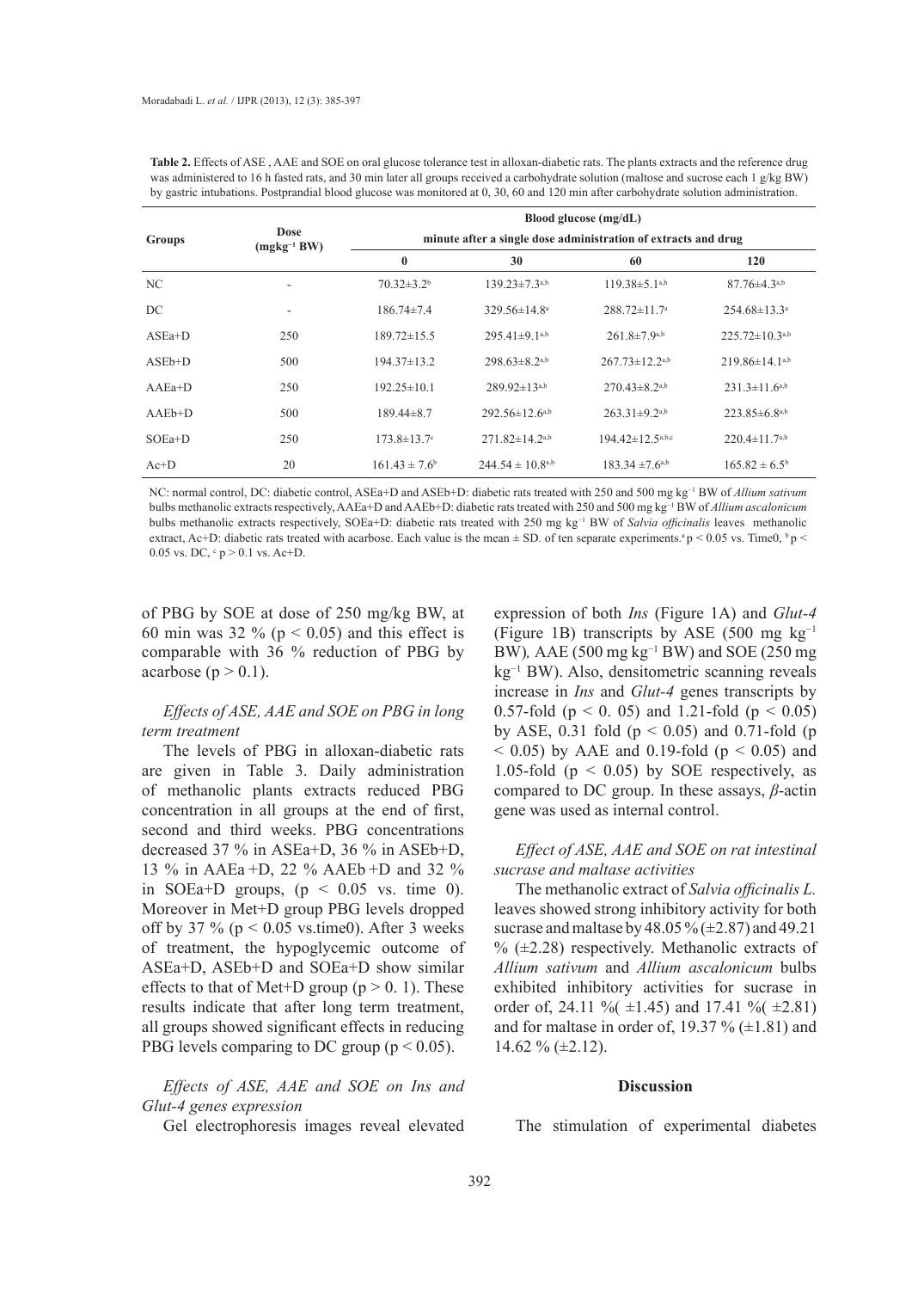| Groups   |                                 |                                          |                              | Postprandial blood glucose (mg/dL) |                                 |  |  |
|----------|---------------------------------|------------------------------------------|------------------------------|------------------------------------|---------------------------------|--|--|
|          | <b>Dose</b><br>$(mg kg^{-1}BW)$ | Days after a single dose daily treatment |                              |                                    |                                 |  |  |
|          |                                 | $\bf{0}$                                 | 7                            | 14                                 | 21                              |  |  |
| NC       |                                 | $79.33 \pm 16.19^b$                      | $85.5 \pm 5.26$ <sup>b</sup> | $70.5 \pm 8.7$ <sup>b</sup>        | $75 \pm 5.16^b$                 |  |  |
| DC       | -                               | $303.23 \pm 12.7$                        | $309.31 \pm 14.2$            | $317.33 \pm 8.8$                   | $324.62 \pm 12.3^a$             |  |  |
| $ASEa+D$ | 250                             | $287.25 \pm 7.8$ <sup>b</sup>            | $234.76\pm6.3^{a,b,c}$       | $207.11 \pm 10.2^{a,b,c}$          | $182.67 \pm 6.4^{\text{a,b,c}}$ |  |  |
| $ASEb+D$ | 500                             | $294.56\pm8.4$                           | $239.52 \pm 7.5^{a,b,c}$     | $204.73 \pm 9.2$ <sup>a,b,c</sup>  | $186.65 \pm 8.2^{a,b,c}$        |  |  |
| $AAEa+D$ | 250                             | $291.32\pm11.6$                          | $276.51 \pm 9.7^{a,b}$       | $255.2\pm8.4^{a,b}$                | $253.74 \pm 10.2^{a,b}$         |  |  |
| $AAEb+D$ | 500                             | $284.72 \pm 9.2^b$                       | $254.2 \pm 6.2^{a,b,c}$      | $215.65\pm8.9^{a,b,c}$             | $221.42 \pm 5.3^{a,b}$          |  |  |

**Table 3.** Glycemic control by ASE, AAE and SOE in alloxan-diabetic rats after 3 weeks treatment. PBG was measured at the end of first, second and third weeks of the experimental period.

NC: normal control, DC: diabetic control, ASEa+D and ASEb+D: diabetic rats treated with 250 and 500 mg kg−1 BW of *Allium sativum* bulbs methanolic extracts respectively, AAEa+D and AAEb+D: diabetic rats treated with 250 and 500 mg kg−1 BW of *Allium ascalonicum* bulbs methanolic extracts respectively, SOEa+D and SOEb+D: diabetic rats treated with 250 and 500 mg kg−1 BW of *Salvia officinalis* leaves methanolic extracts respectively, Met+D: Diabetic rats treated with metformin. Each value is the mean ± SD. of ten separate experiments.  $a p < 0.05$  vs. Time 0,  $b p < 0.05$  vs. DC,  $c p > 0.1$  vs. met+D

 $SOEa+D$  250 294.67±11 239.1±8.7<sup>a,b,c</sup> 228.31±15.6<sup>a,b,c</sup> 200.84±10.5<sup>a,b,c</sup>

SOEb+D 500 - - - - Met+D 20  $308.28 \pm 10.2$   $257.3 \pm 7.9^{a,b}$   $218.4 \pm 9.3^{a,b}$   $195.4 \pm 6.2^{a,b}$ 

in rat, using chemicals that selectively destroy pancreatic *β*-cells is very convenient and simple to use. The most usual substances to induce diabetes in rats are alloxan monohydrate and streptozotocin. The effects of alloxan on pancreatic *β*-cells consist of several processes such as oxidation of essential-SH groups, inhibition of glucokinase, generation of free radicals and disturbances in intracellular calcium homeostasis (33). Alloxan has been observed to cause a massive reduction of the *β*-cells of the islets of Langerhans and induce hyperglycemia (34). In this study, we have observed that *Allium sativum*, *Allium ascalonicum* and *Salvia officinalis* methanolic extracts decrease blood glucose level in alloxan diabetic rats. The possible mechanism of action of plants extracts could be correlated with the plasma insulin levels (35-36).

It is generally accepted that glibenclamide (a sulfonylurea family drug) causes reduction of blood glucose predominantly via stimulation of insulin release from pancreatic *β*-cells. Additionally, during long-term treatment, an insulin-independent blood glucose-decreasing mechanism may operate (37). Acarbose, an alpha-D-glucosidase inhibitor (38-39), reversibly inhibits alpha-glucosidases that exist in the brush-border of the small intestinal mucosa (40). Acarbose can inhibit maltose absorption through the inhibition of maltase and alpha-amylase (41).

The present study demonstrates that in short term model, oral administration of ASE and AAE have hypoglycemic action like glibenclamide while SOE acts like acarbose. Previous studies reveal that ASE and its sulfide components like diallyl trisulfide and allicin increase plasma insulin level and insulin sensitivity (42-43). Moreover, total content of phenolic and diallyl disulfide compounds in AAE are higher than in ASE (44). So the hypoglycemic effects of ASE and AAE may be predominantly due to increase in insulin secretion or (and) insulin sensitivity. Our results show that ASE and AAE have inhibitory effects on intestinal maltase and sucrase . This α-glucosidase inhibition property have important role in antihyperglycemic action of ASE and AAE.

In a dose dependent manner, similar to acarbose, SOE reduced PBG in short term period. Our results show that SOE had strong inhibitory effects on intestinal sucrase and maltase activities. It is known that rosmarinic acid and other phenolic components of *Salvia officinalis*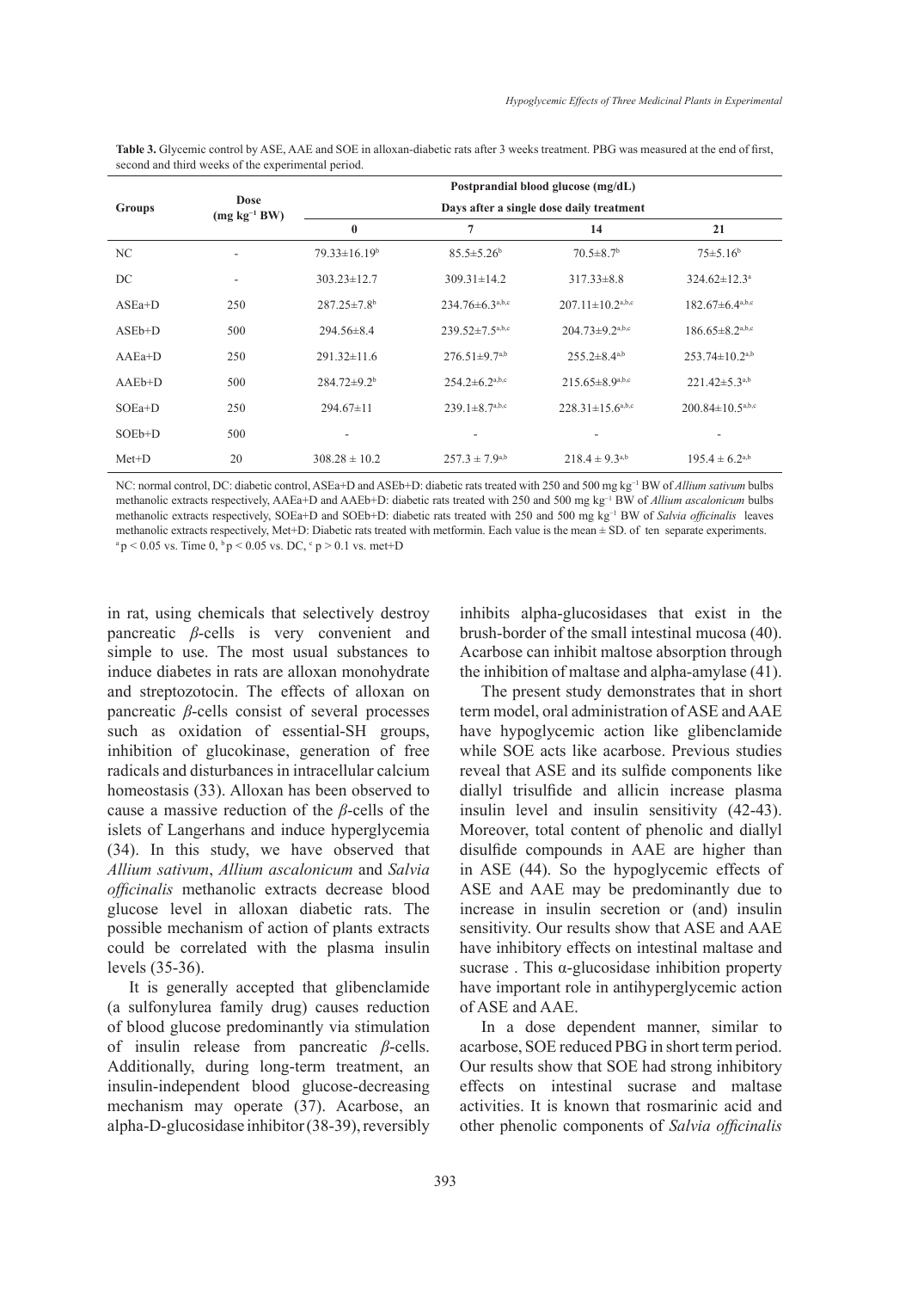

**Figure 1.** Changes in insulin and cardiac glucose transporter-4 mRNAs expression profiles in rats. ASE, AAE (500 mg kg−1 BW) and SOE (250 mg kg−1 BW) were orally administered once daily for 3 weeks to ASEb+D, AAEb +D and SOEa+D groups and vehicle to NC and DC groups. Total mRNAs were separately prepared from the individual pancreases (*Ins*) and heart left ventricle (*Glut-4*) of the rats. The relative levels of specific mRNAs were assessed by RT-PCR and images of radiographs were analyzed with TotalLab v1.10 from Phoretix using 1D analysis. Background was subtracted using the rolling disc method with a radius of 200 ???, and density was measured as pixel intensity. (A) Analysis of *Ins* transcripts (186 bp) in pancreas tissue in ASE, AAE and SOE treated diabetic rats, showed elevated levels of *Ins* transcripts compared with DC group (p < 0.05). Densitometric scanning revealed increase in INS gene transcripts,  $0.57$ -fold (p < 0.05) by ASE,  $0.31$  fold (p < 0.05) by AAE and 0.19-fold (p < 0.05) by SOE respectively, as compared to DC group. (B) Analysis of *Glut-4* transcripts (449 bp) in heart tissue in ASE, AAE and SOE treated diabetic rats showed elevated levels of *Glut-4* transcripts compared with DC group (p < 0.05). Densitometric scanning revealed increase in *Glut-4* gene transcripts, 1.21-fold (p  $<$  0.05) by ASE, 0.71-fold (p  $<$  0.05) by AAE and 1.05-fold (p  $<$  0.05) by SOE as compared to DC group. The data represent the average of three or four samples (only one image was shown here). *β*-actin was used as internal control. NC, normal control; DC, diabetic control; ASE+D, diabetic rats treated with *Allium sativum* bulbs methanolic extract (500 mg kg−1 BW); AAE+D, diabetic rats treated with *Allium ascalonicum* bulbs methanolic extract (500 mg kg−1 BW); SOE+D, diabetic rats treated with *Salvia officinalis* leaves methanolic extract (250 mg $\rm kg^{-1}$  BW).

have  $\alpha$ -glucosidase inhibitiory activity (45).

Metformin, a biguanide, which is considered as an insulin sensitizer (46), reduces fasting plasma glucose concentrations by reducing rates of hepatic glucose production (47). Based on our results, in the long-term period, ASE and SOE reduce PBG similar to meformin. In addition to other possible hypoglycemic mechanisms, flavonoids may play important roles in reducing PBG. Some flavonoids such as quercetin and catechin can inhibit glucokinase and glucose 6-phosphatase, the enzymes that control gluconeogenesis (48), and increase the storage of glucose in the liver with reduce glycogen breakdown (49). ASE and AAE are rich in flavonoids such as quercetin 3,4-diglucoside and quercetin 4-glucoside (50). SOE is rich in kaempferol, luteolin and quercetin (17). Additionally, essential oil from sage increases hepatocyte sensitivity to insulin and inhibits gluconeogenesis (51). Altogther, in long-term treatment, ASE and SOE may act by similar hypoglycemic mechanisms as metformin.

OGTT results indicate that the control of PBG level by SOE is possibly mediated by the regulation of glucose uptake from the intestinal lumen, through the inhibition of carbohydrate digestion or absorption (52), resembling the acarbose effect. In order to support this suggestion, our results show that SOE has a strong inhibitory effect on both sucrase and maltase activities. Also, ASE and AAE inhibitory effects on sucrase and maltase activities may be responsible for the control of PBG level.

A primary metabolic effect of insulin is to stimulate the uptake of circulating glucose into muscle and adipose tissue. Conceptually, insulin-mediated glucose transport could occur by either stimulating the activity of existing cell surface glucose transport proteins or by translocation of an intra-cellular transporter to the cell surface in response to insulin. We now know that insulin-stimulated glucose uptake is mediated by the muscle and fat specific, insulin regulatable glucose transporter iso-type 4 (Glut4). Our results demonstrate that ASE, AAE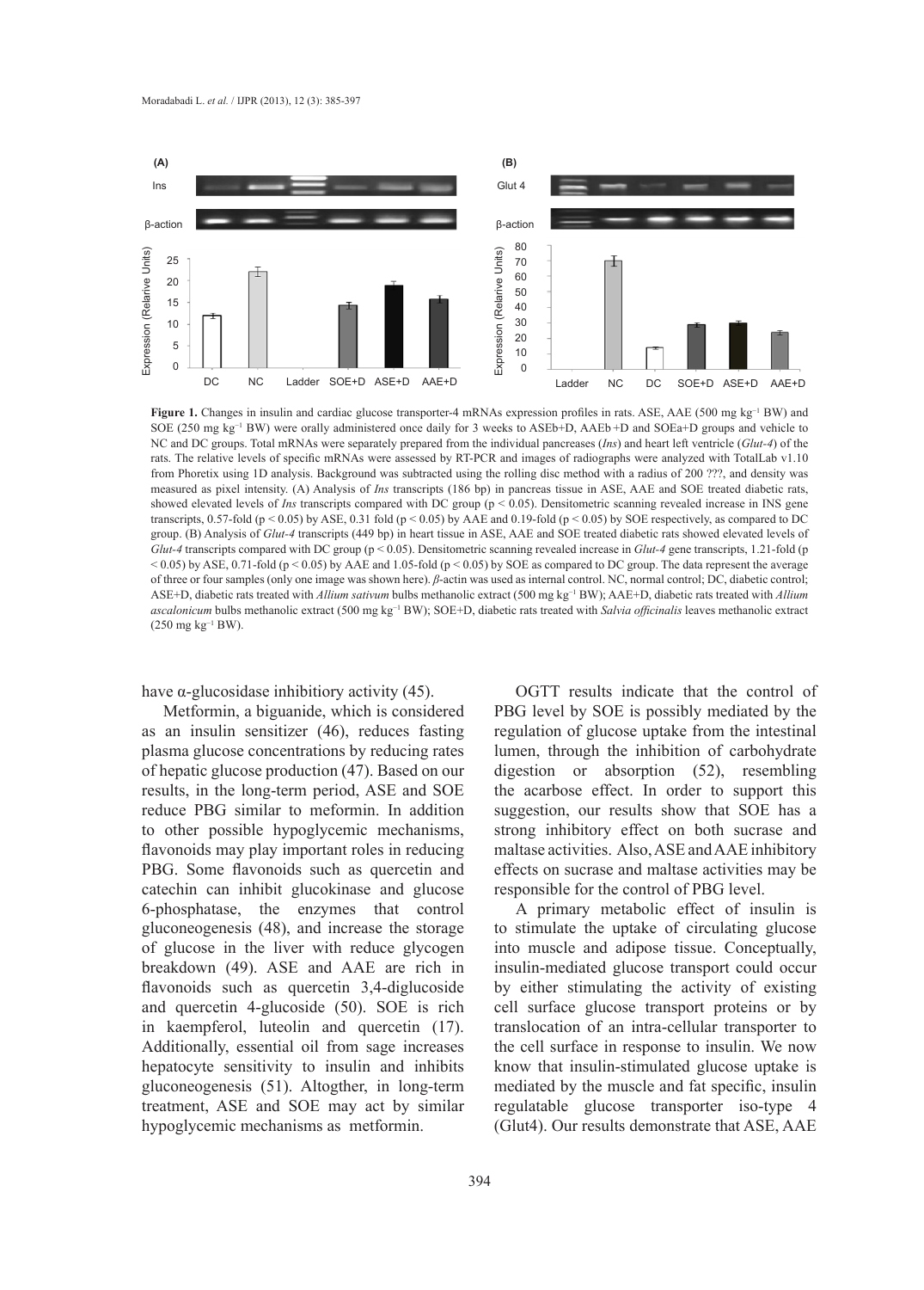and SOE enhance *Ins* and *Glut-4* mRNA levels in heart muscle. Enhancement in *Ins* transcripts may be related to the stimulation of the surviving beta cells. Up regulation of *Glut-4* expression, an insulin-dependent GLUT, might be an effect of *Ins* improvement and could cause upgrading in the utilization of blood glucose by muscles. In according to our results, enhancement in expression of *Ins* and *Glut-4* genes may mediate hypoglycemic effects of the plants extracts. Our study is the first to report the up-regulation of *Ins* and *Glut-4* genes expression by the ASE, AAE and SOE in diabetic Wistar rats. More researches are needed to prove the effects of these plants extracts on the enhancement of *Ins* and *Glut-4* genes expression.

In conclusion, in addition to the different mechanisms by which the methanolic extracts of *Allium sativum, Allium ascalonicum* and *Salvia officinalis* exert their antihyperglycemic actions, up regulation of *Ins* and *Glut-4* genes expression and inhibition of *α*-glucosidases activities may play a considerable role in this process.

#### **Acknowledgments**

The authors would like to thank the Cellular and Molecular Department of University of Tehran for financial support. The authors declare that, there is no conflict of interest in Financial Disclosure.

#### **References**

- Wild S, Roglic G, Green A, Sicree R and King H. (1) Global prevalence of diabetes - Estimates for the year 2000 and projections for 2030. *Diabetes Care*. (2004) 27: 1047-53.
- (2) Allen R, Cushman LF, Morris S, Feldman J, Wade C, McMahon D, Moses M and Kronenberg F. Use of complementary and alternative medicine among Dominican emergency department patients. *Am. J. Emerg Med.* (2000) 18: 51-4.
- Alarcon-Aguilara FJ, Roman-Ramos R, Perez-(3) Gutierrez S, Aguilar-Contreras A, Contreras-Weber CC and Flores-Saenz JL. Study of the antihyperglycemic effect of plants used as antidiabetics. *J. Ethnopharmacol.* (1998) 61: 101-10.
- Farjou IB, Al-Ani M and Guirgues SY. Lowering of (4) blood glucose in diabetic rabbits by Artemisia extract. *J. Faculty Medicine Baghdad.* (1987) 92: 137–141.
- (5) Jouad, H, Haloui M, Rhiouani H, El Hilaly J and Eddouks M. Ethnobotanical survey of medicinal plants

used for the treatment of diabetes, cardiac and renal diseases in the north centre region of Morocco (Fez-Boulemane). Journal of Ethnopharmacology. (1987) 77: 175-182.

- Monavar Feshani A, Monatasser Kouhsari S and (6) Mohammadi S. Vaccinium arctostaphylos, a common herbal medicine in Iran: Molecular andbiochemical study of its antidiabetic effects on alloxandiabeticWistar rats. *J. Ethnopharmacology*. (2011) 133: 67-74.
- Bailey cj and Day c. Traditional plant medicines as (7) treatments for diabetes. *Diabetes Care.* (1989) 12: 553-64.
- Zargari A. Medicinal plant. iran: Tehran University (8) Press,(1997): 59–64.
- Grover JK, Yadav S and Vats V. Medicinal plants of India with anti-diabetic potential. *J. Ethnopharmacol*. (2002) 81: 81-100. (9)
- $(10)$  Mathew PT and Augusti KT. Studies on the effect of allicin (diallyl disulphide-oxide) on alloxan diabetes. I. Hypoglycaemic action and enhancement of serum insulin effect and glycogen synthesis. *Indian J. Biochem Biophys*. (1973) 10:209-12.
- (11) Tan HTW. Herbs and spices of Thailand. Times Editions Marshall Cavendish, Singapore (2005) 21.
- (12) Jalal R, Bagheri SM, Moghimi A and Rasuli MB. Hypoglycemic effect of aqueous shallot and garlic extracts in rats with fructose-induced insulin resistance. *J. Clin. Biochem.* Nutr. (2007) 3: 218-23.
- Lanzotti V. The analysis of onion and garlic. *J.*  (13) *Chromatogr A*. (2006) 1112: 3-22.
- Farag RS, Badei AZMA, M HF and El-Baroty GSA. (14) Antioxidant activity of some spices essencial oils on linoleic acid oxidation in aqueous media. *J. American Oil Chemists› Society.* (1989) 66: 792-9.
- (15) Omidbeygi R. *Usage and production of medical plant*. iran: Tarahan Nashre Press.( 1997): 210–216.
- Zargari A. Medicinal plant. iran: *Tehran University*  (16) *Press* (1997): 59–64.
- Wang MF, Kikuzaki H, Zhu NQ, Sang SM, Nakatani (17) N, Ho CT. Isolation and structural elucidation of two new glycosides from sage (Salvia officinalis L.). *J. Agr. Food Chem*. (2000) 48: 235-8.
- $(18)$  Bnouham M, Mekhfi H, Legssyer A and Ziyyat A. Medicinal plants used in the treatment of diabetes in Morocco. *Int. J. Diabetes & Metabolism*. (2002) 10: 33-50.
- (19) Eidi M, Eidi A and Zamanizadeh H. Effect of Salvia officinalis L.leaves on serum glucose and insulin in healthy and streptozotocin-induced diabetic rats. *J. Ethnopharmacol.* (2005) 100: 310–3.
- (20) Alarcon-Aguilar FJ, Roman-Ramos R, Flores-Saenz JL and Aguirre-Garcia F. Investigation on the hypoglycaemic effects of extracts of four Mexican medicinal plants in normal and alloxan-diabetic mice. Phytotherapy Research. (2002) 16: 383-6.
- (21) Naghibi F, Mosaddegh M, Mohammadi Motamed S and Ghorbani A. Labiatae Family in folk Medicine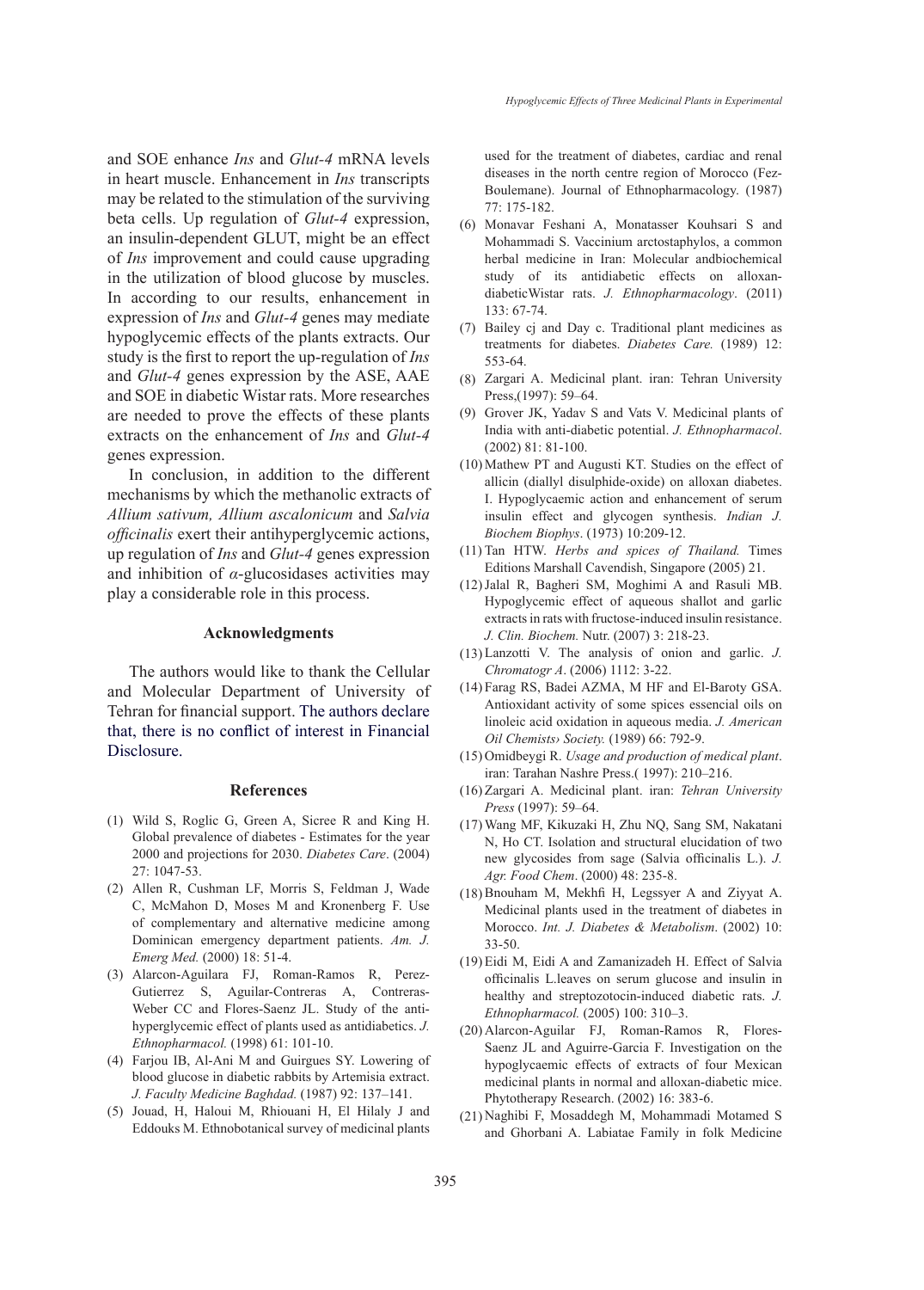in Iran: from Ethnobotany to Pharmacology. *Iran. J. Pharm. Res*. (2005) 2: 63-79.

- $(22)$  Cuvelier M, Richard H and Berset C. Antioxidative activity and phenolic composition of pilot-plant and commercial extracts of sage and rosemary. *J. American Oil Chemists' Society*. (1996) 73: 645-52.
- (23) Eidi M, Eidi A and Bahar M. Effects of Salvia officinalis L. (sage) leaves on memory retention and its interaction with the cholinergic system in rats. *Nutrition.* (2006) 22: 321–326.
- (24) Kameswara Rao B, Kesavulu MM, Giri R and Appa Rao C. Antidiabetic and hypolipidemic effects of Momordica cymbalaria Hook. fruit powder in alloxandiabetic rats. *J. Ethnopharmacology.* (1999) 67:103-9.
- (25) Kumar S, Kumar D, Deshmukh RR, Lokhande PD, More SN and Rangari VD. Antidiabetic potential of Phyllanthus reticulatus in alloxan-induced diabetic mice. *Fitoterapia.* (2008) 79: 21-3.
- (26) Tang LQ, Wei W, Chen LM and Liu S. Effects of berberine on diabetes induced by alloxan and a highfat/high-cholesterol diet in rats. *J. Ethnopharmacology.* (2006) 108: 109-15.
- (27) Ortiz-Andrade RR, García-Jiménez S, Castillo-España P, Ramírez-Ávila G, Villalobos-Molina R, Estrada-Soto S. *α*-Glucosidase inhibitory activity of the methanolic extract from Tournefortia hartwegiana: an anti-hyperglycemic agent. *J. Ethnopharmacology*. (2007) 109: 48-53.
- Huang T, Peng G, Kota B, Li G, Yamahara J, (28) Roufogalis B and Li Y. Anti-diabetic action of punica granatum flower extract: Activation of PPAR-gamma and identification of an active component. *Toxicology and Applied Pharmacology* (2005) 207:160-169.
- (29) Bhandaria MR, Jong-Anurakkuna N, Honga G and Kawabata J. *α*-Glucosidase and *α*-amylase inhibitory activities of Nepalese medicinal herb Pakhanbhed (Bergenia ciliata, Haw.). *Food Chemistry*. (2008) 106: 247-52.
- (30) Nishioka T, Kawabata J and Aoyama Y. Baicalein, an alpha-glucosidase inhibitor from Scutellaria baicalensis. *J. Nat. Prod.* (1998) 61: 1413-5.
- (31) Kessler M, Acuto O, Storelli C, Murer H, Müller M and Semenza G. A modified procedure for the rapid preparation of efficiently transporting vesicles from small intestinal brush border membranes. Their use in investigating some properties of D-glucose and choline transport systems. *Biochimica et Biophysica Acta (BBA) Biomembranes*. (1978) 506: 136-54.
- (32) Toda M, Kawabata J and Kasai T. *α*-Glucosidase inhibitor from Clove (Syzgium aromaticum). Bioscience, Biotechnology, and Biochemistry. (2000) 64: 294-8.
- (33) Szkudelski T. The mechanism of alloxan and streptozotocin action in B cells of the rat pancreas. *Physiol Res.* (2001) 50: 537-46.
- (34) Yamamoto H, Uchigata Y and Okamoto H. Streptozotocin and alloxan induce DNA strand breaks

and poly(ADP-ribose) synthetase in pancreatic islets. *Nature*. (1981) 294: 284-6.

- Latha M, Pari L. Antihyperglycaemic effect of Cassia (35) auriculata in experimental diabetes and its effects on key metabolic enzymes involved in carbohydrate metabolism. *Clin Exp. Pharmacol P.* (2003) 30: 38-43.
- (36) Venkateswaran S and Pari L. Effect of Coccinia indica on blood glucose, insulin and key hepatic enzymes in experimental diabetes. *Pharm. Biol*. (2002) 40: 165- 70.
- Lebovitz H. *cartographer Oral hypoglycemic agents* (37) Elsevier, New York (1990) 554–574.
- (38) Coniff R, Krol A. Acarbose: A review of US clinical experience. *Clin. Ther.* (1997) 19: 16-26.
- (39) Jünger C, Rathmann W and Giani G. [Prescribing behavior of primary care physicians in diabetes therapy: effect of drug budgeting]. *Dtsch Med Wochenschr*. (2000) 125: 103-9.
- $(40)$  Clissold SP and Edwards C Acarbose. A preliminary review of its pharmacodynamic and pharmacokinetic properties and therapeutic potential. *Drugs.* (1988) 35: 214-43.
- $(41)$  Luo H, Wang LF, Imoto T and Hiji Y. Inhibitory effect and mechanism of acarbose combined with gymnemic acid on maltose absorption in rat intestine. *World J. Gastroenterol*. (2001) 7: 9-15.
- (42) Augusti KT and Sheela CG. Antiperoxide effect of S-allyl cysteine sulfoxide, an insulin secretagogue, in diabetic rats. *Experientia*. (1996) 52: 115-20.
- (43) Liu CT, Hse H, Lii CK, Chen PS and Sheen LY. Effects of garlic oil and diallyl trisulfide on glycemic control in diabetic rats. *Eur. J. Pharmacol*. (2005) 516: 165-73.
- Leelarungrayub N, Rattanapanone V, Chanarat N and (44) Gebicki JM. Quantitative evaluation of the antioxidant properties of garlic and shallot preparations. *Nutrition*. (2006) 22: 266-74.
- $(45)$  Kwon YI, Vattem DA and Shetty K. Evaluation of clonal herbs of Lamiaceae species for management of diabetes and hypertension. *Asia Pac. J. Clin. Nutr*. (2006) 15: 107-18.
- $(46)$  Hundal RS and Inzucchi SE. Metformin New understandings, new uses. *Drugs.* (2003) 63:1879-94.
- (47) Cusi K and DeFronzo RA. Metformin: a review of its metabolic effects. *Diabetes Rev.* (1998) 6: 89-131.
- (48) Gasparin FRS, Spitzner FL, Ishii-Iwamoto EL, Bracht A and Constantin J. Actions of quercetin on gluconeogenesis and glycolysis in rat liver. *Xenobiotica.* (2003) 33: 903-11.
- (49) Valsa AK, Sudheesh S and Vijayalakshmi NR. Effect of catechin on carbohydrate metabolism. *Indian J. Biochem. Bio.* (1997) 34: 406-8.
- Bonaccorsi P, Caristi C, Gargiulli C and Leuzzi U. (50) Flavonol glucosides in Allium species: A comparative study by means of HPLC-DAD-ESI-MS-MS. *Food Chemistry.* (2008) 107:1668-73.
- (51) Lima C, Azevedo M, Araujo R, Fernandes-Ferreira M and Pereira-Wilson C. Metformin-like effect of Salvia